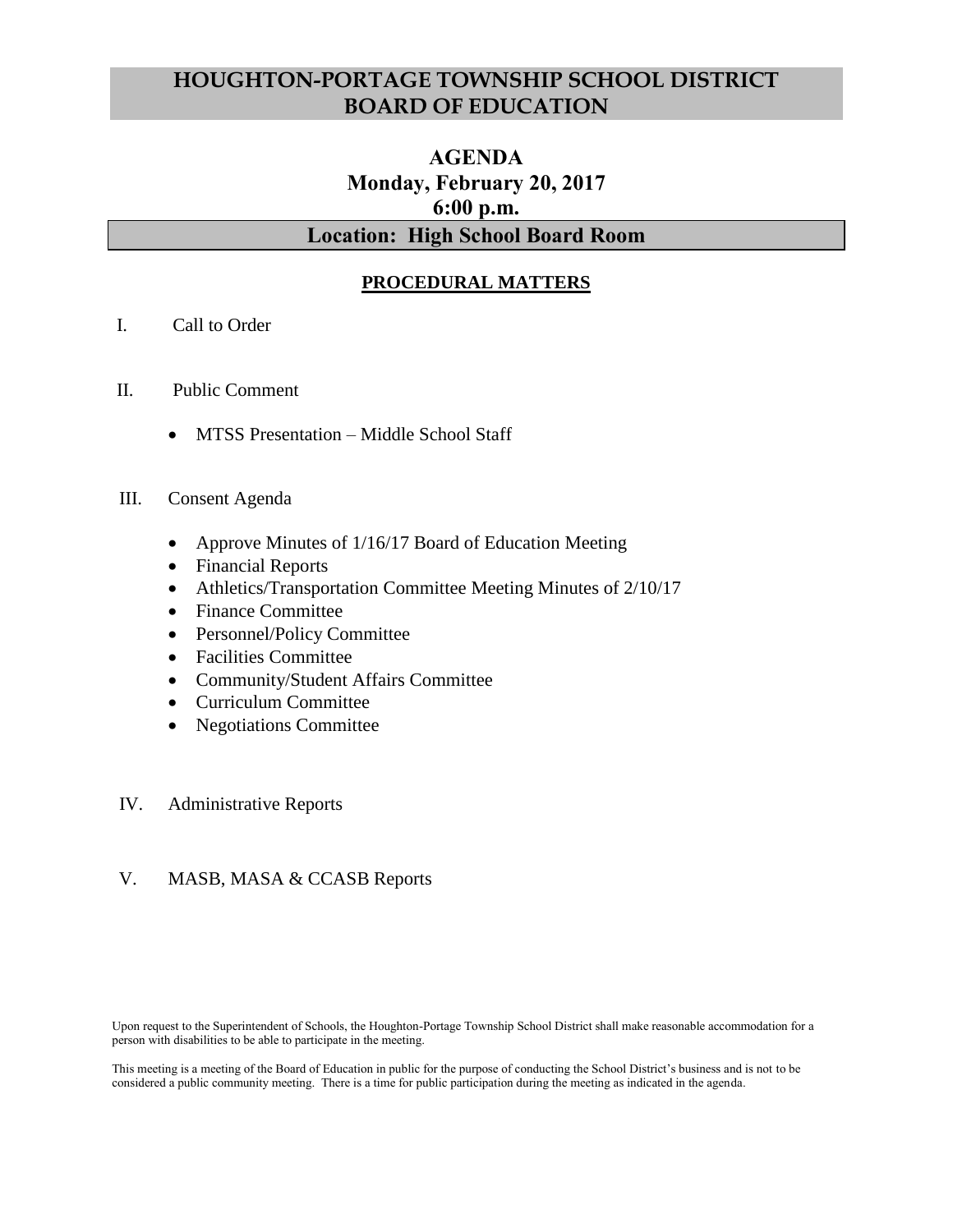#### VI. Discussion Items

- **1.** Bond Proposal
- **2.** Superintendent Evaluation
- **3.** Waste Management Recycle Bins

#### VII. Action Items

- **1.** Approve Girls' Softball Coaches
- **2.** Request for Support of New Swim Timing Clock
- VIII. Other Concerns or Public Comment

## IX. Adjournment

Upon request to the Superintendent of Schools, the Houghton-Portage Township School District shall make reasonable accommodation for a person with disabilities to be able to participate in the meeting.

This meeting is a meeting of the Board of Education in public for the purpose of conducting the School District's business and is not to be considered a public community meeting. There is a time for public participation during the meeting as indicated in the agenda.